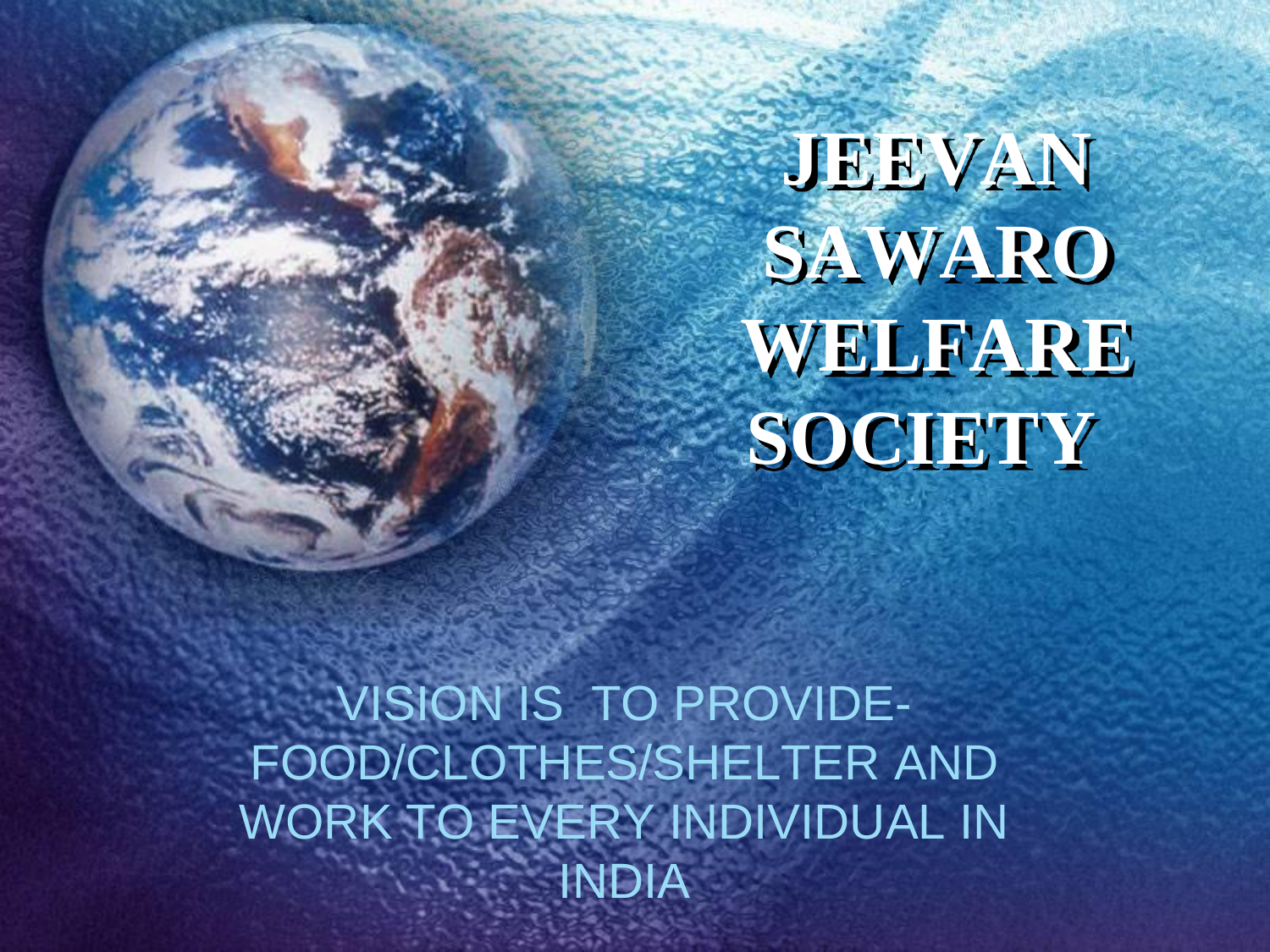## **About Us**

#### **JEEVAN SAWARO WELFARE SOCIETY**

is not only a name, it is a vision, a path to success. It is a team with clear vision & goals set for success our aim to create healthy life good personality, life ,full of enjoyment & to make dream's come, true. Life is a bucket full of flowers, each flower has its own color & fragrance. Together it makes a beauty like wise together our aim is to create beautiful life. Always dream and Always try to execute them because everybody dreams but a few execute it.

#### **JEEVAN SAWARO WELFARE SOCIETY**

strives and works on variousprojects specially designed and meant for the betterment of those members of the society who have something missing in their life .Distributing books for the school children, tricycles for the physically challenged, donating ambulances to various hospitals, blood donation camps are some of the activities **JEEVAN SAWARO WELFARE SOCIETY** has been indulging in since its formation.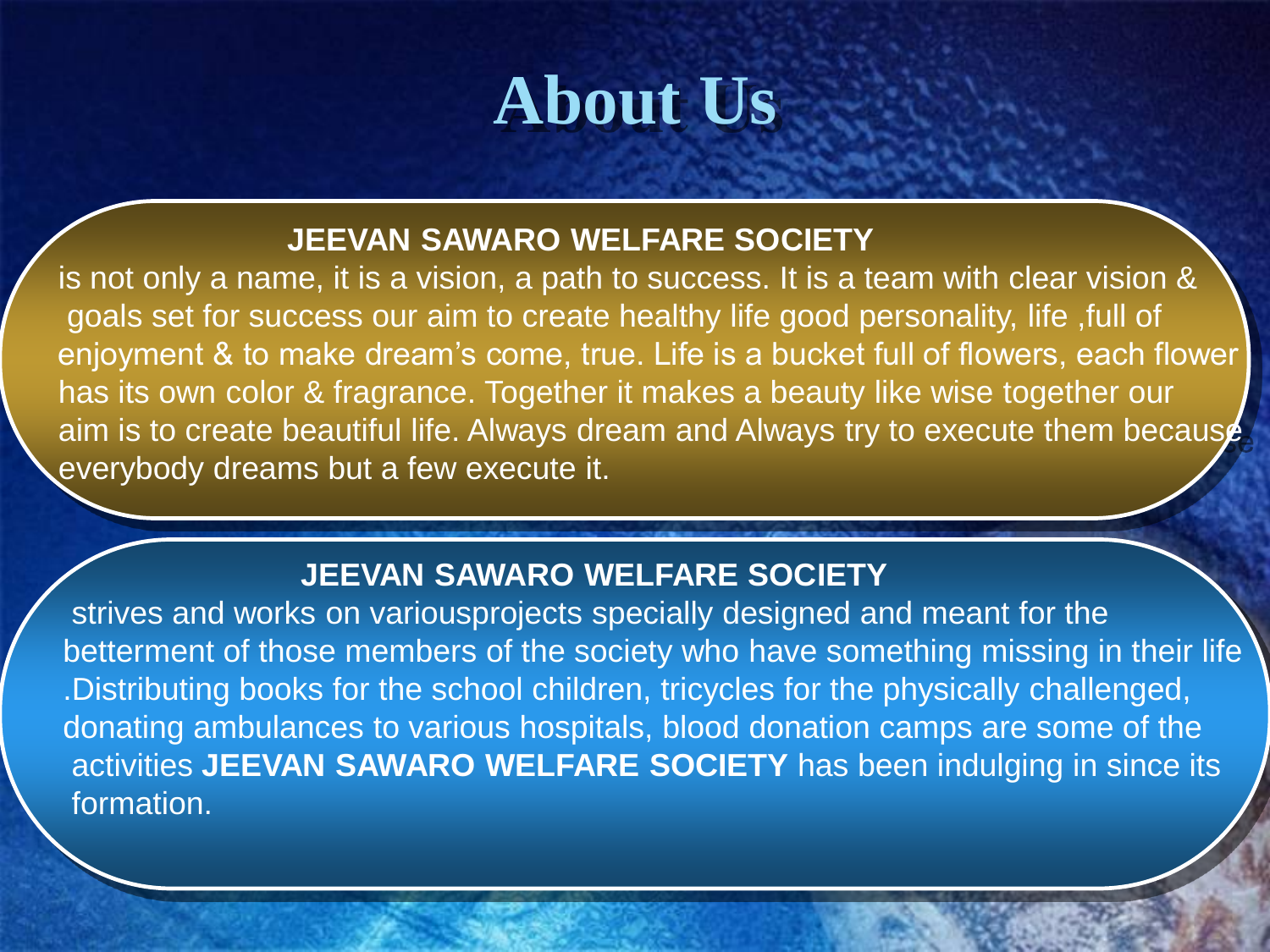#### **Services Offered**

**Child Welfare Schemes** 

Low Cost Low Cost Jeevika Special<br>Housing Jeevika Cell

cell

**Child Welfare** Schemes for poor & marginalized child.

Low Cost Housing to **Below Poverty** Line(BPL) people

Jeevika – Livelihood/ Work to **Below Poverty** Line(BPL) people.

Special cell for empowerme nt of poor Women to make them employable.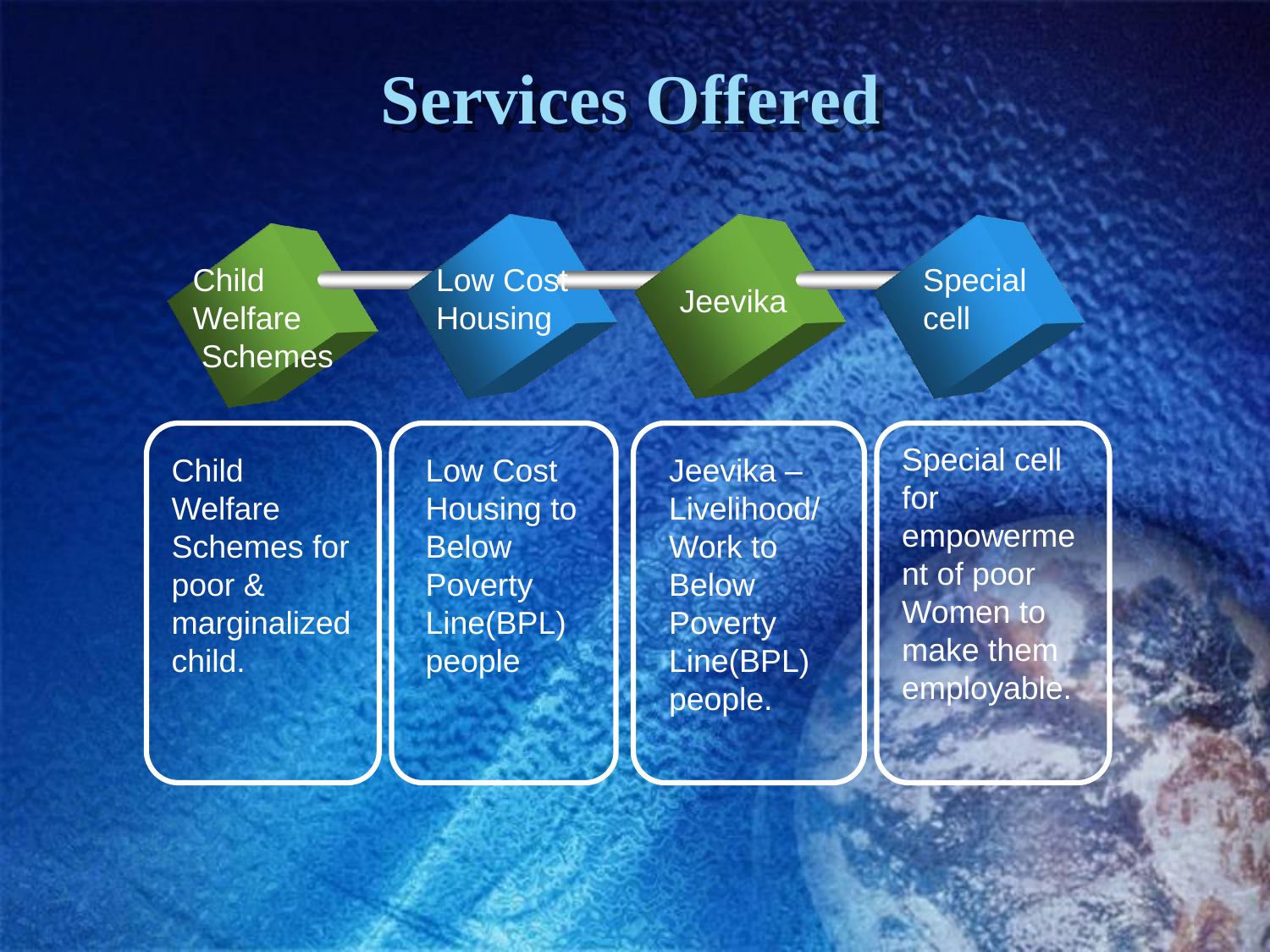# **Membership Fee**

Premium and Diamond Members will get Certificate of Authorized Membership and 1 lakh Accidental Death Insurance cover.

Premium Rs 501

**Diamond** Rs 1001

> Normal Rs 51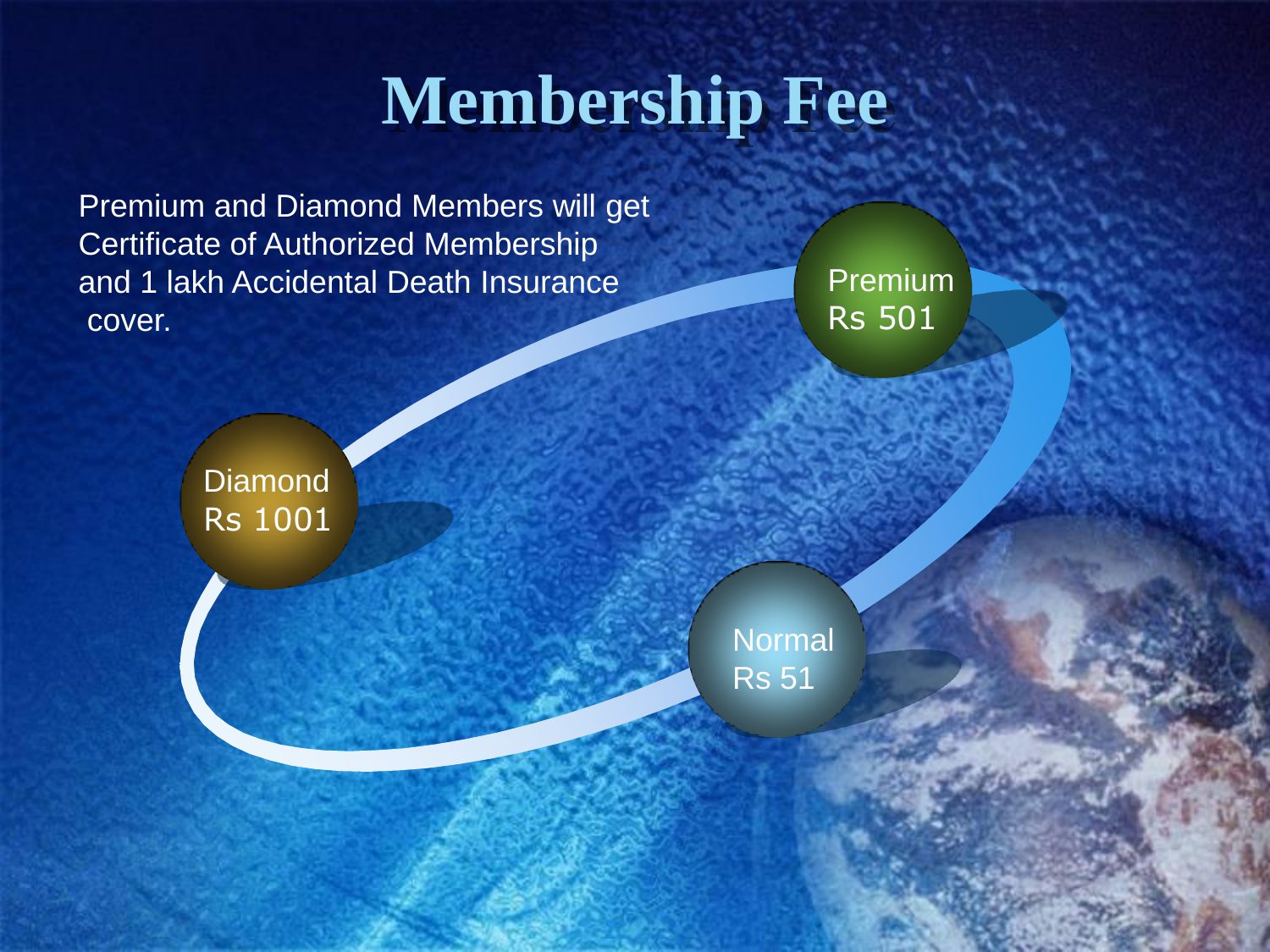### **Benefits of Normal Membership**

• Payment Receipt

• 100% Tax Benefit under section 80 G

• Opportunity to serve the society.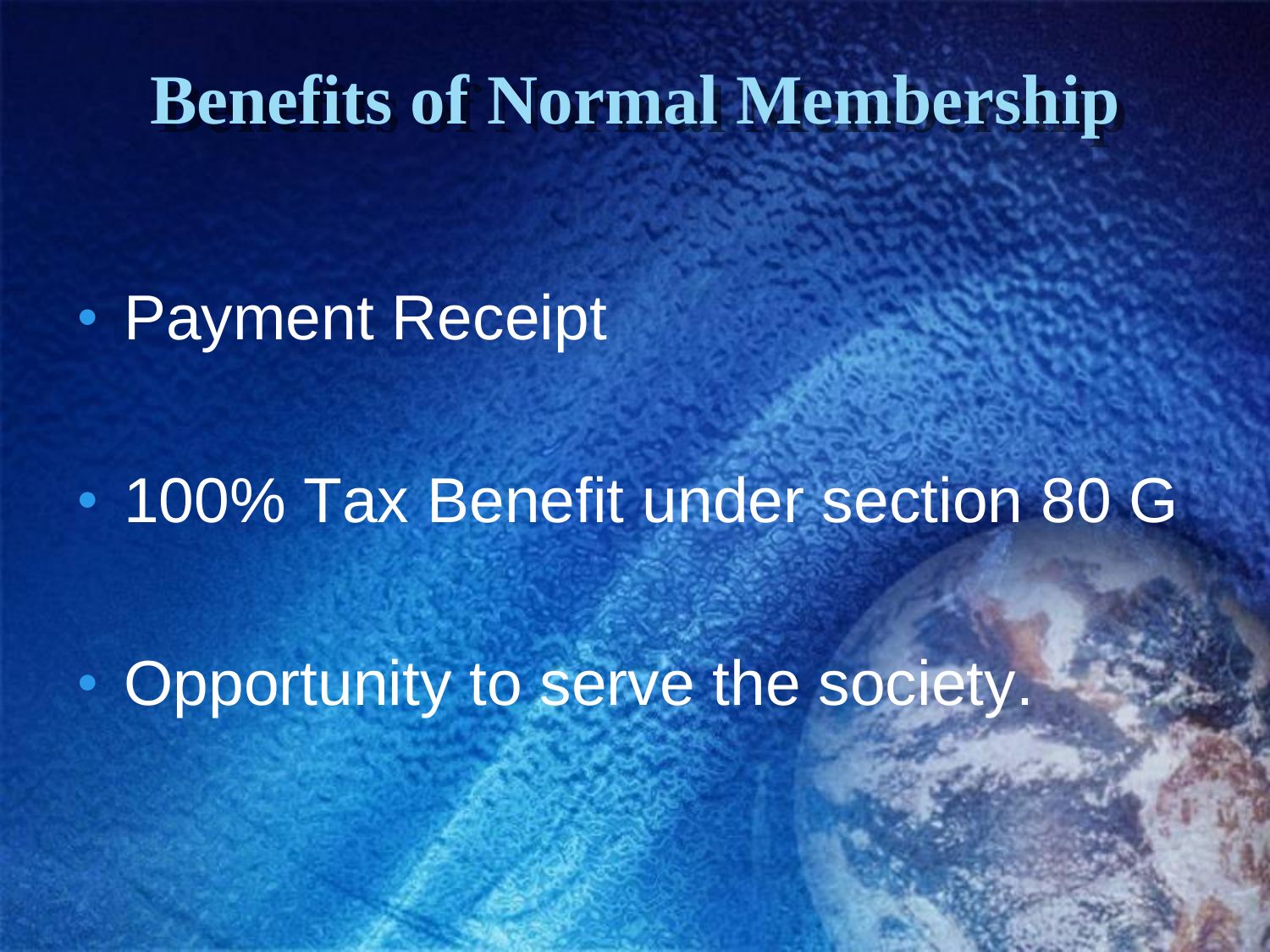### **Benefit of Premium Memberships**

- Payment Receipt.
- Tax Benefit under section 80 G
- Membership Certificate.
- Accidental Insurance cover of 1 Lakh.
- 24 x 7 Support System for any type of help.
- All services at discounted rates. • Education at the Discounted rate. • Free Job Assistance.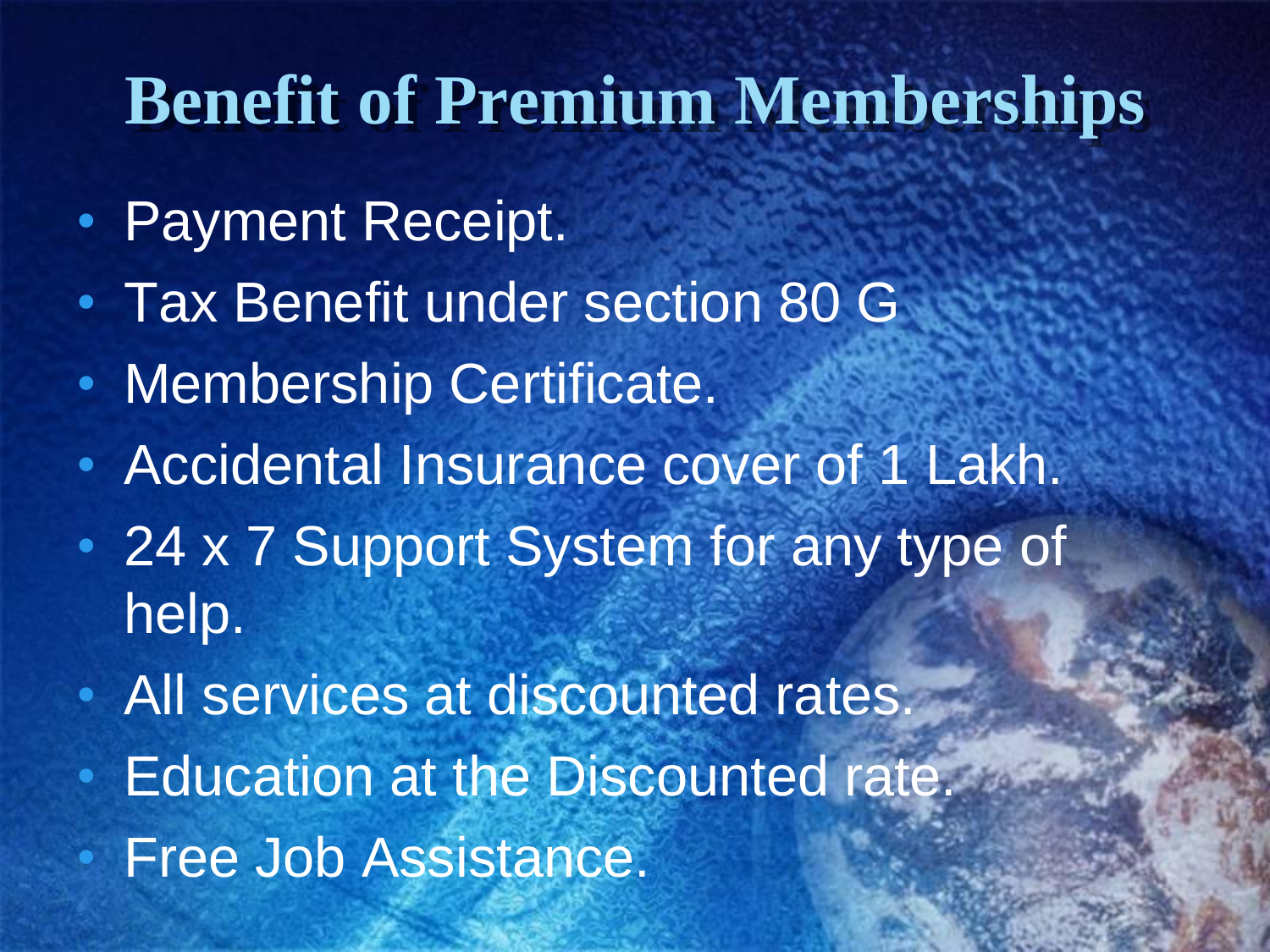# **Benefit of Diamond Memberships**

- Payment Receipt.
- Tax Benefit under section 80 G
- Membership Certificate.
- Accidental Insurance cover of 1 Lakh.
- 24 x 7 Support System for any type of help.
- All services at discounted rates.
- Education at the Discounted rate.
- Free Job Assistance.
- Get Opportunity to work with us, and earn a Handsome incentive.
- Participation in all the social activities.

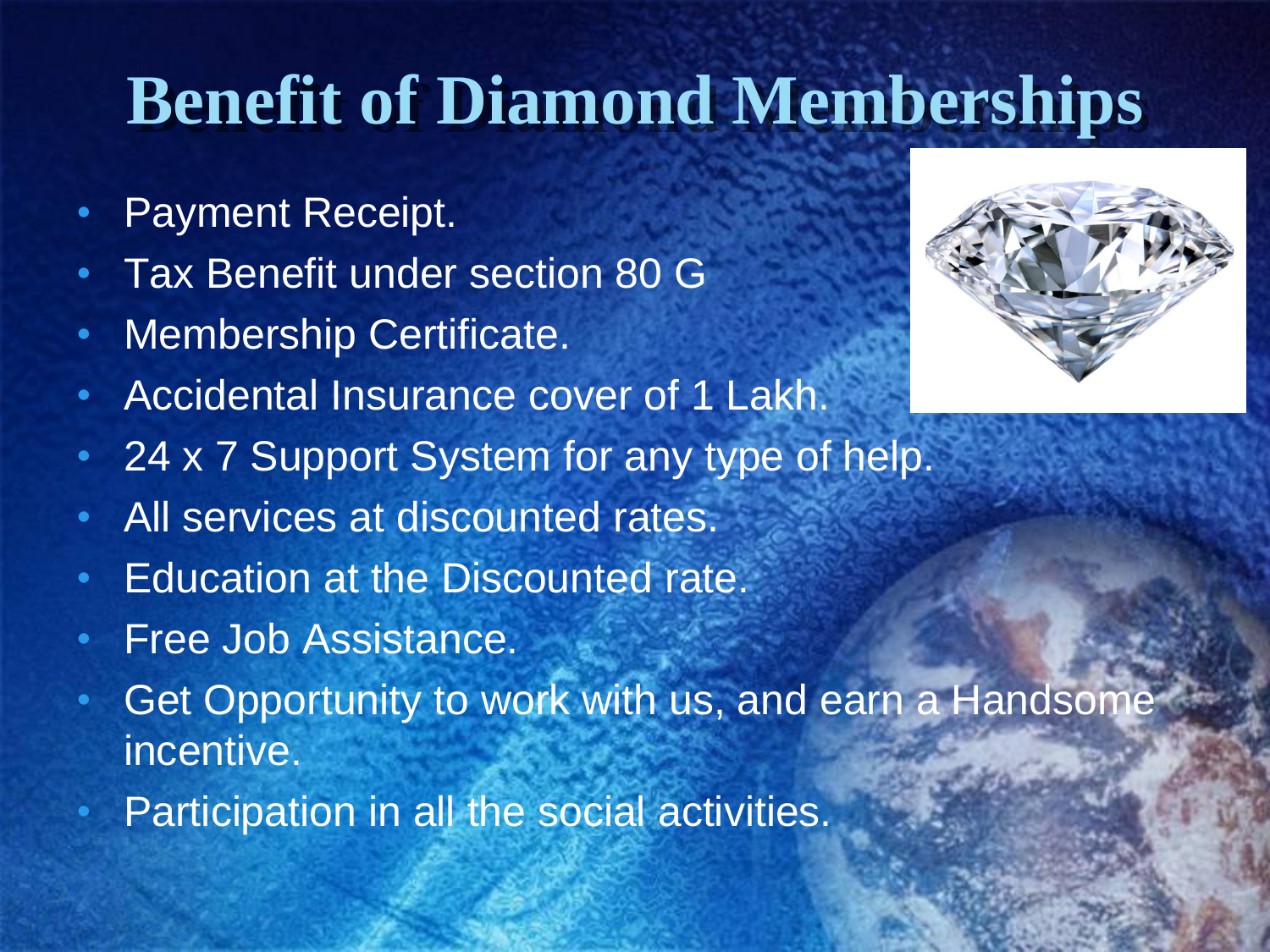# **Housing Membership of Society**

• Give Donation of Rs 11,000 for Janta Flat • Give Donation of Rs 22,000 for 1BHK Flat • Give Donation of Rs

33,000 for 2BHK Flat



**Note : This amount will be converted into Booking Amount once the society will acquire the land for Development purpose.**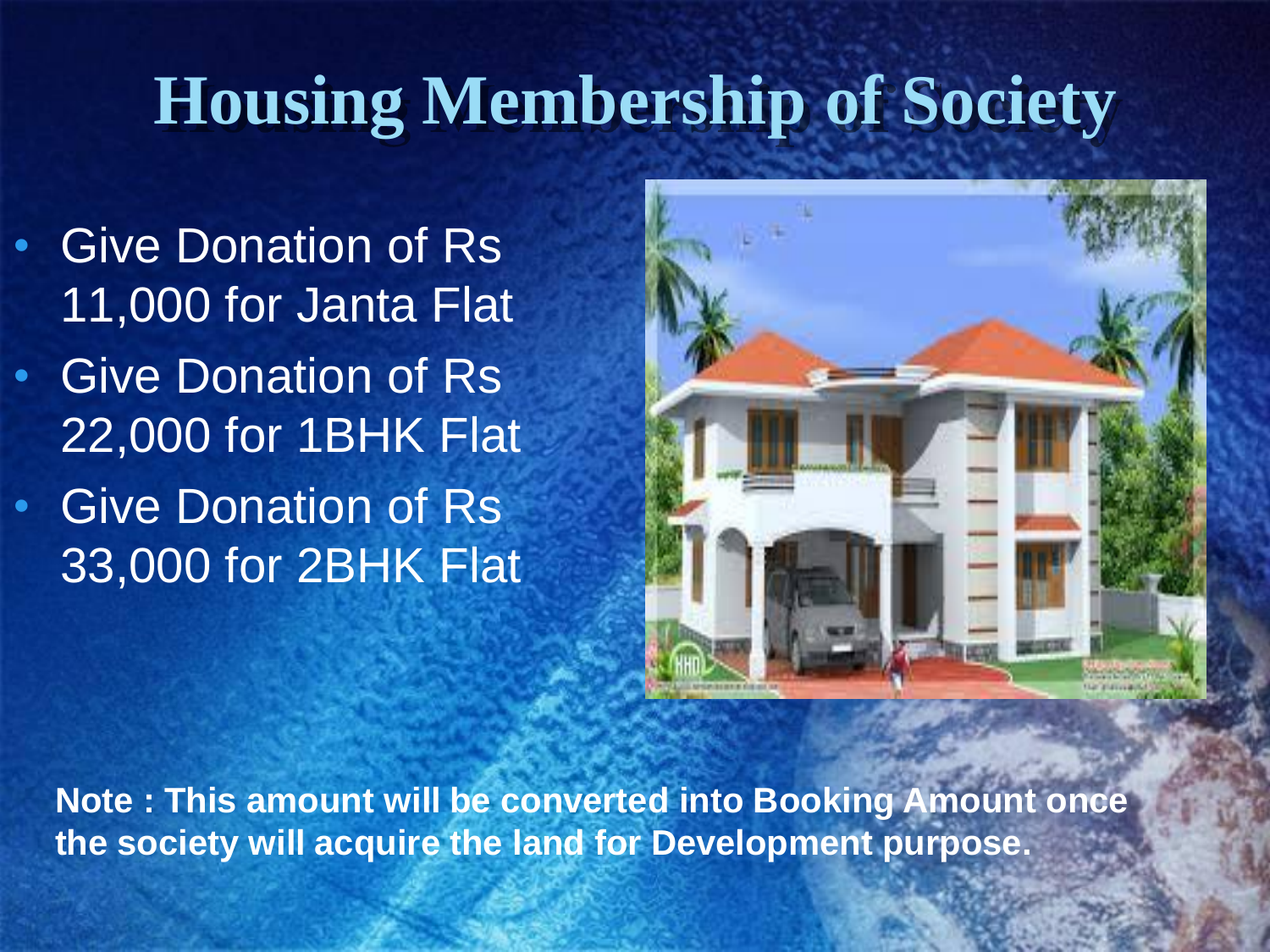# **Benefits of the Housing Society Memberships**

- Payment Receipt.
- Tax Benefit under section 80 G
- Membership Certificate.
- Accidental Insurance cover of 1 Lakh.
- 24 x 7 Support System for any type of help.
- All services at discounted rates.
- Education at the Discounted rate.
- Free Job Assistance.
- Get Opportunity to work with us, and earn a Handsome incentive.
- Participation in all the social activities.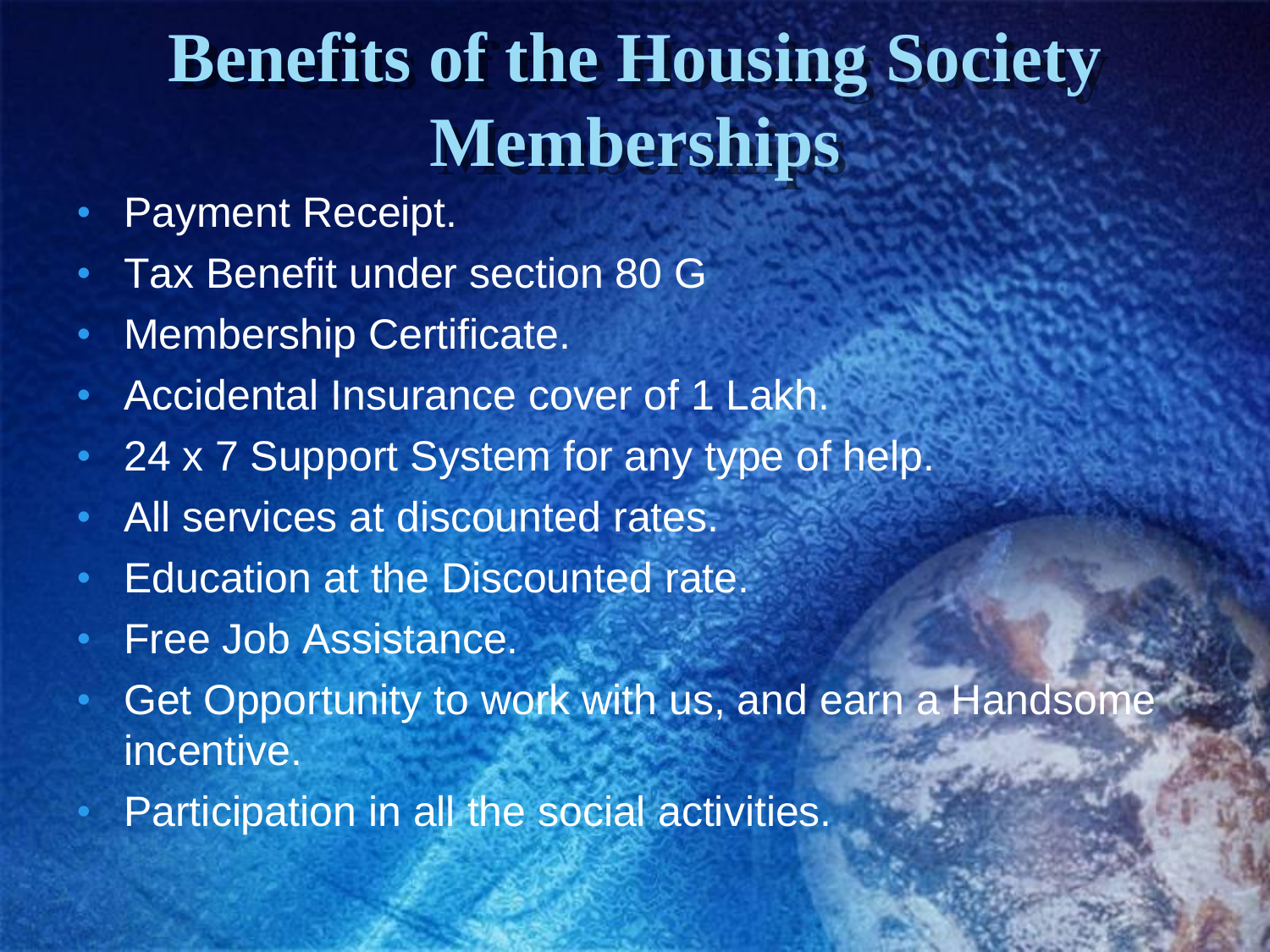#### **Benefits - Continue……..**

- Get benefits to participate in Housing Society Schemes.
- Get benefits to participate in Land Acquisition programme.
- You can be upgraded to our core committee team where you can give Ideas & suggestions for the progress of society.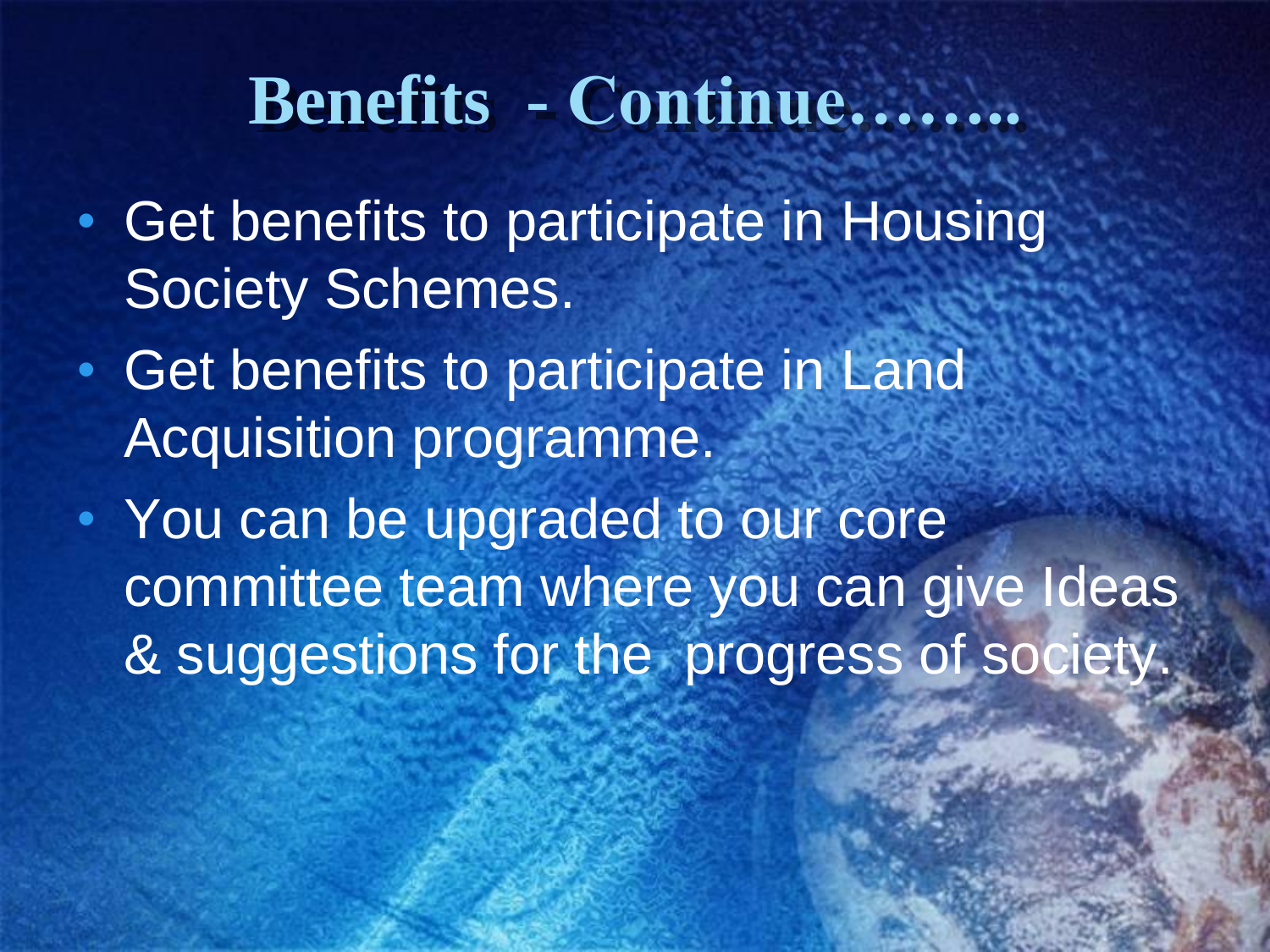# **Sponsor a Child**

- One Time sponsorship Rs 21,000 only
- Annual Sponsorship Rs 6,000 Only
- Monthly Sponsorship of Rs 501/Month through ECS/Bank Transfer.

**AROUND THE WORLD, CHILDREN WILI** WAKE UP TODAY WITH **IN THEIR STOMACHS** 

**BETHE DIFFERENCE-TODAY!**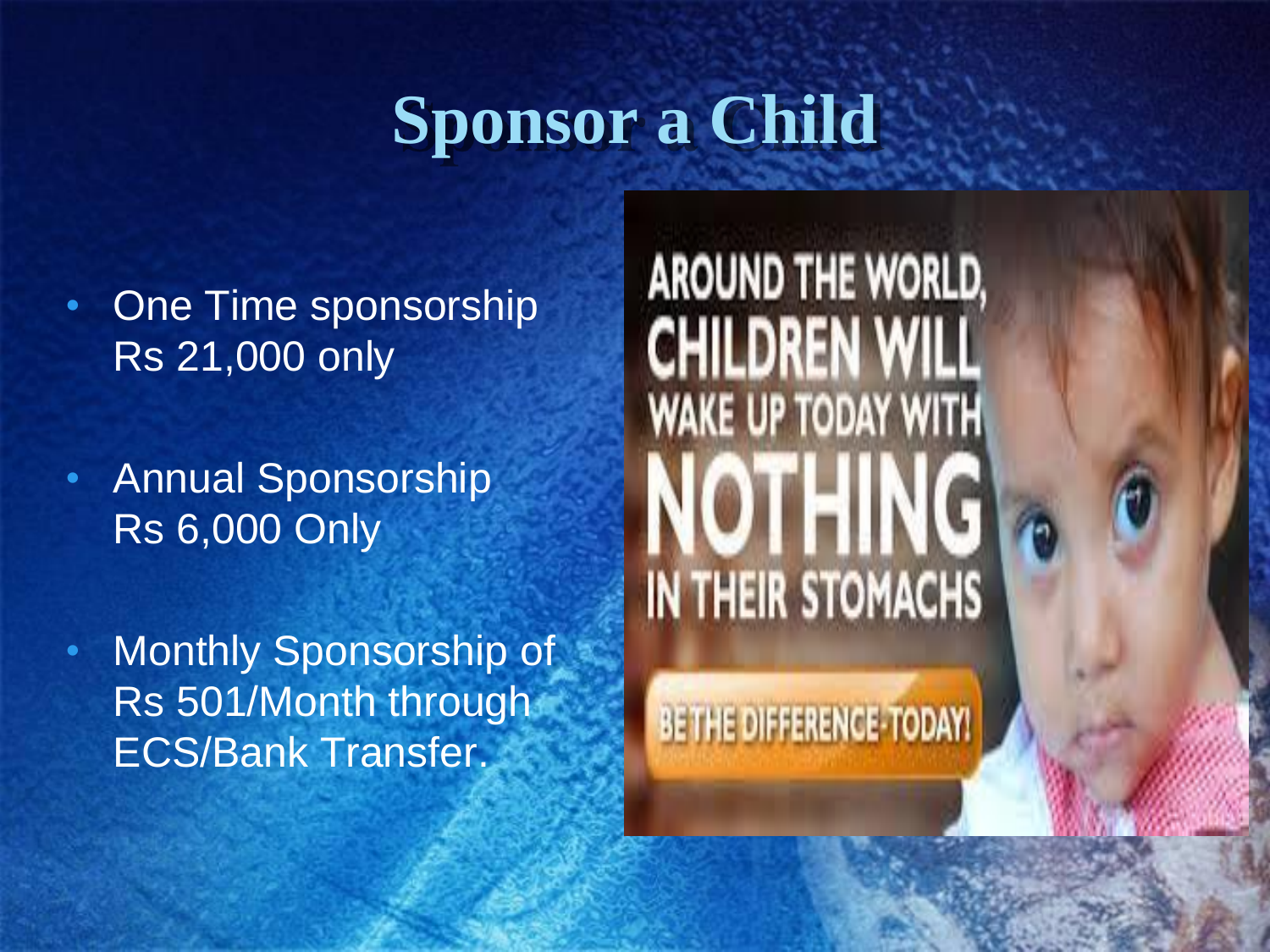# **Benefits of Sponsor a Child Program**

- Payment Receipt.
- Tax Benefit under section 80 G
- Membership Certificate.
- Accidental Insurance cover of 1 Lakh.
- 24 x 7 Support System for any type of help.
- All services at discounted rates.
- Education at the Discounted rate.
- Free Job Assistance.
- Get Opportunity to work with us, and earn a Handsome incentive.
- Participation in all the social activities.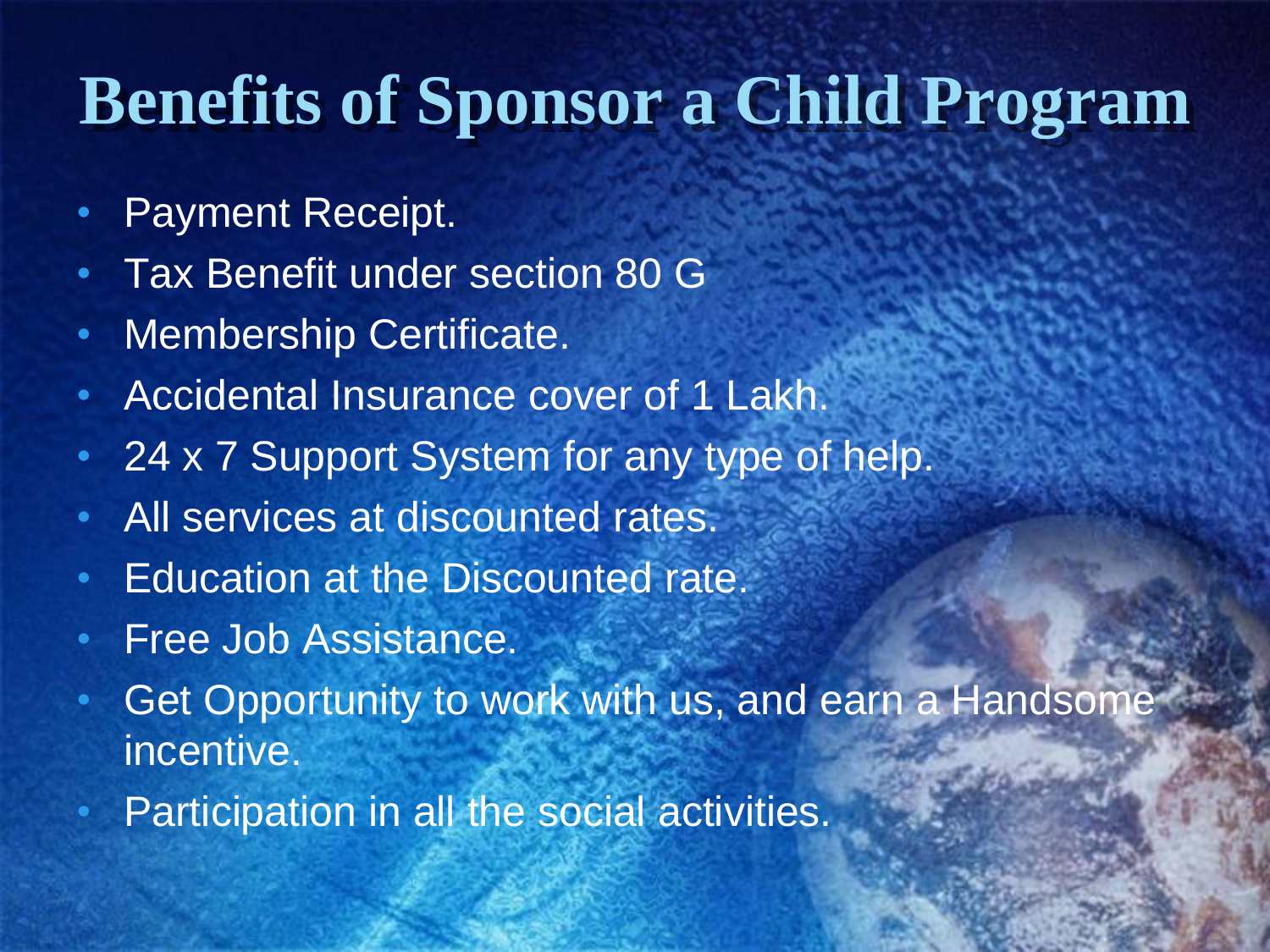#### **Benefits –Continue…….**

• You can be upgraded to our core committee team where you can give Ideas & suggestions for the progress of society

• Sponsor a child and help in Building the nation.

• You will also get an opportunity to interact with sponsored child through Phone/E-Mail.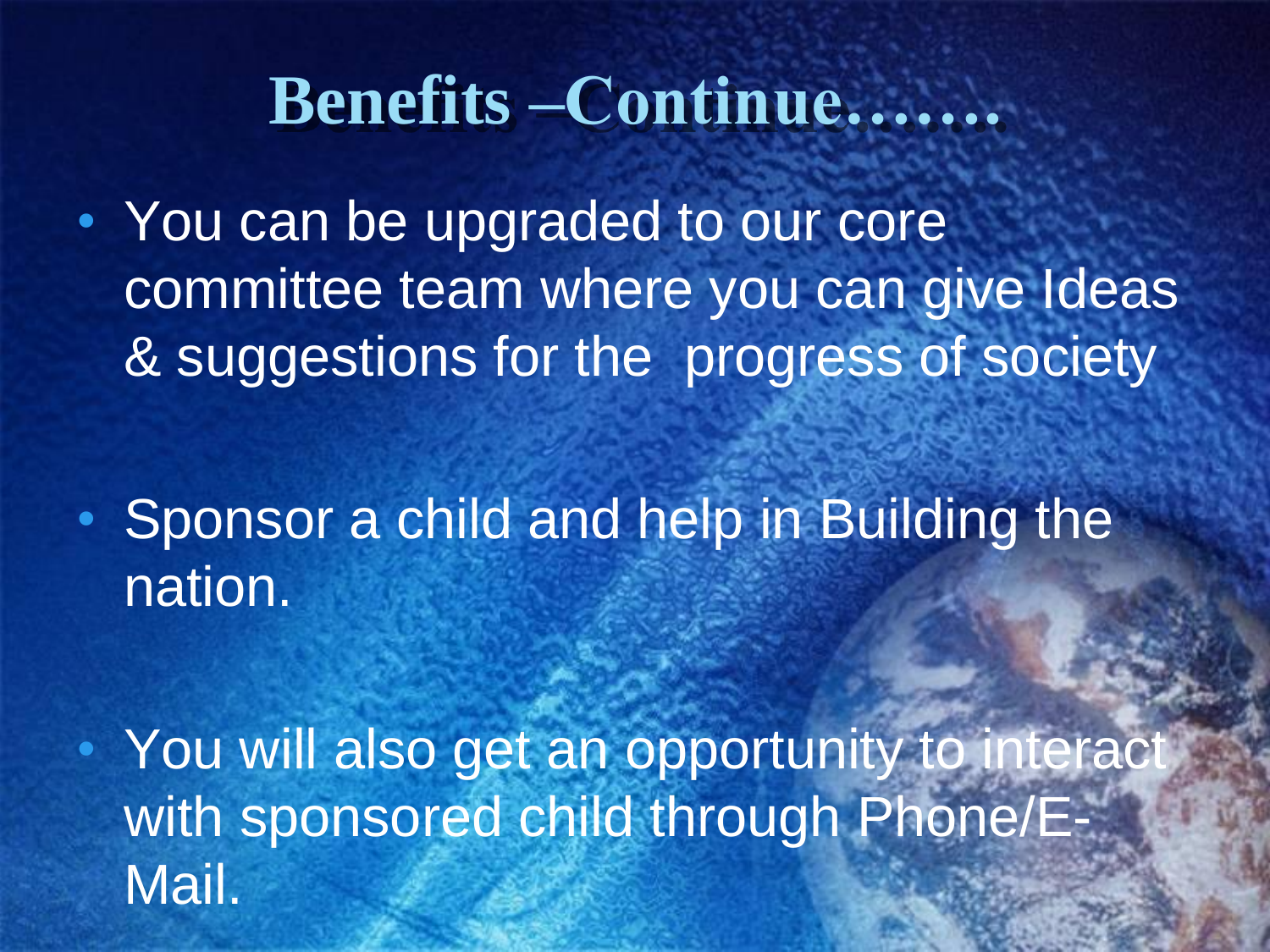### **How to Join**







After that, contact company by mail or telephone and get e-pin

Get registered online, after registration your details will be send to your registerd mail.

For life time associate One id valid for any one associate category.

**4**